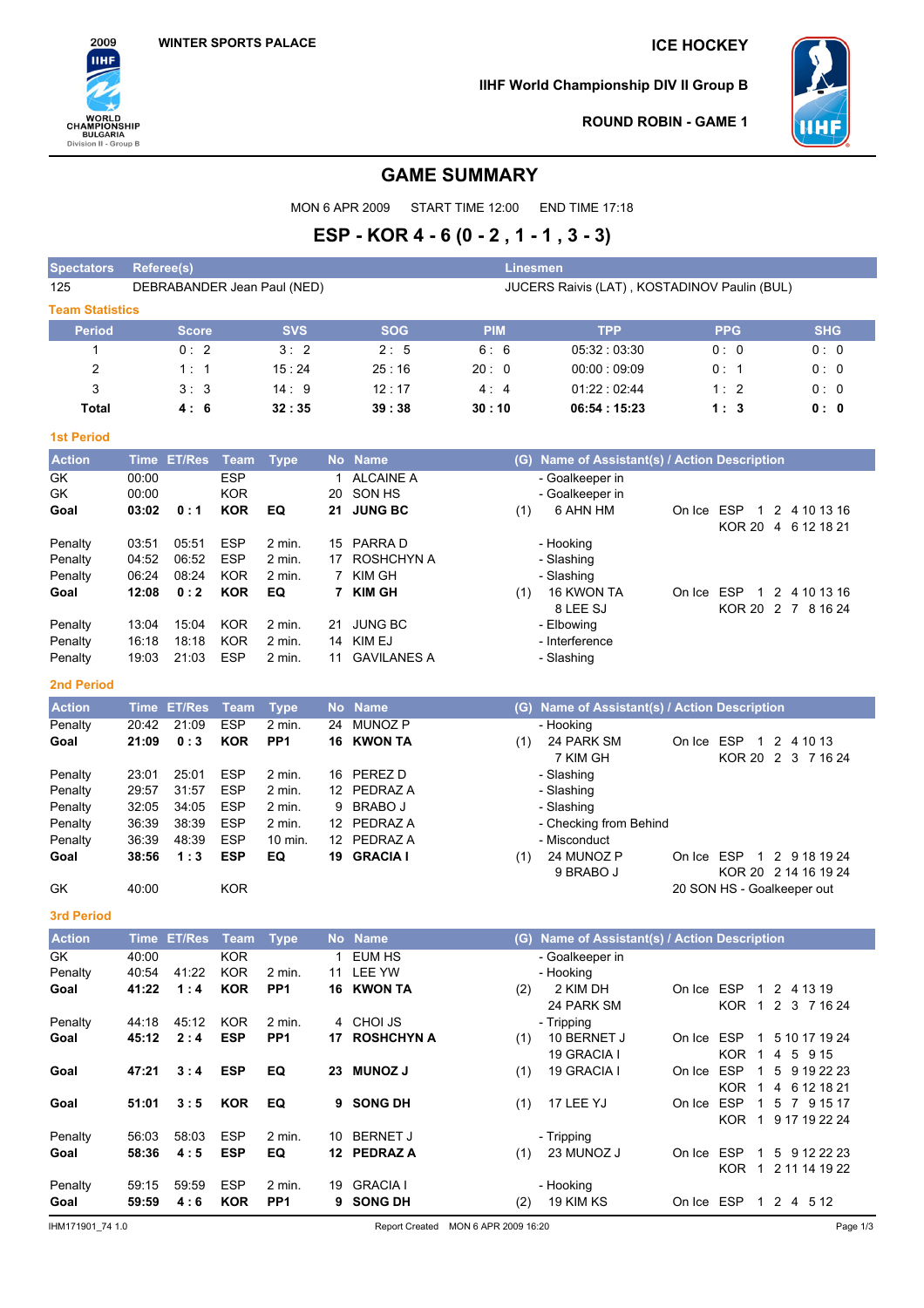

# **IIHF World Championship DIV II Group B**



# **ROUND ROBIN - GAME 1**

| <b>Action</b> | Time ET/Res Team Type |            | No Name |          | (G) Name of Assistant(s) / Action Description |  |  |  |  |  |
|---------------|-----------------------|------------|---------|----------|-----------------------------------------------|--|--|--|--|--|
|               |                       |            |         | 5 KIM WJ | KOR 1 5 9 15 19 24                            |  |  |  |  |  |
| GK            | 60:00                 | <b>ESP</b> |         |          | 1 ALCAINE A - Goalkeeper out                  |  |  |  |  |  |
| GK            | 60:00                 | <b>KOR</b> |         |          | 1 EUM HS - Goalkeeper out                     |  |  |  |  |  |

### **Goalkeeper Records**

 $Team : ESP - Spain$ 

|  | Team : KOR - Korea |  |
|--|--------------------|--|
|  |                    |  |

| No Name             |    | SOG SVS | <b>MIP</b> | No Name         | <b>SOG</b> | <b>SVS</b> | <b>MIP</b> |
|---------------------|----|---------|------------|-----------------|------------|------------|------------|
| 1 ALCAINE Ander     | 38 | 32      | 60:00      | 20 SON Ho Seung |            | 26         | 40:00      |
| 20 ALONSO Jose Luis |    |         |            | EUM Hyun Seung  |            |            | 20:00      |

#### **Game Statistics**

**Team : ESP (black)**

|                 |                          |              |                |                | Shots on Goal  |                |    |           |                |       |
|-----------------|--------------------------|--------------|----------------|----------------|----------------|----------------|----|-----------|----------------|-------|
| No Pos Name     |                          | G            | A              | <b>PIM</b>     |                | $\overline{2}$ | 3  | <b>OT</b> | <b>TS</b>      | $+/-$ |
| 5F              | <b>BETRAN Adrian</b>     | $\Omega$     | 0              | 0              | $\Omega$       | $\Omega$       | 0  |           | $\Omega$       | $+1$  |
| 8 D             | PEREZ Diego              | 0            | 0              | $\mathbf 0$    | $\Omega$       | $\Omega$       | 0  |           | 0              | 0     |
| 12F             | PEDRAZ Alejandro         |              | 0              | 14             | $\Omega$       | $\Omega$       |    |           |                | $+1$  |
| 15 <sub>D</sub> | PARRA Dany               | 0            | 0              | $\overline{2}$ | $\Omega$       | $\Omega$       | 0  |           | 0              | $-1$  |
| 23 F            | MUNOZ Juan               |              | 1              | 0              | 0              | 0              | 2  |           | $\overline{c}$ | $+2$  |
| 9 D             | <b>BRABO Juan</b>        | $\mathbf{0}$ | 1              | $\overline{c}$ | 0              | 0              |    |           | 1              | $+2$  |
| 17F             | ROSHCHYN Alexei          |              | 0              | 2              | $\Omega$       | 1              |    |           | $\overline{2}$ | $-1$  |
| 19F             | <b>GRACIA</b> Ivan       |              | $\overline{2}$ | $\overline{c}$ | 0              | 1              |    |           | $\overline{c}$ | $+2$  |
| 22 D            | <b>BETRAN Guillermo</b>  | 0            | 0              | 0              | 0              | 1              | 0  |           | 1              | $+2$  |
| 24 F            | <b>MUNOZ Pablo</b>       | 0            | 1              | $\overline{2}$ | $\mathbf{1}$   | $\mathbf 0$    | 3  |           | 4              | $+1$  |
| 6 F             | <b>BARNOLA Salvador</b>  | 0            | 0              | 0              | 0              | 0              | 0  |           | 0              | 0     |
| 7 D             | COSCOJUELA Diego         | 0            | 0              | 0              | 0              | 0              | 0  |           | 0              | $-1$  |
| 11F             | <b>GAVILANES Antonio</b> | 0            | 0              | 2              | 0              | 0              | 0  |           | 0              | 0     |
| 14 D            | <b>HILARIO Daniel</b>    | 0            | 0              | 0              | 0              | $\Omega$       | 0  |           | 0              | 0     |
| 18 F            | <b>ECHEVARRIA Gorka</b>  | $\mathbf 0$  | 0              | $\mathbf 0$    | 1              | 21             |    |           | 23             | $+1$  |
| 2D              | PAZ Eduardo              | $\mathbf 0$  | 0              | 0              | $\mathbf 0$    | $\mathbf 0$    | 0  |           | 0              | $-1$  |
| 4 D             | <b>VEA Alex</b>          | $\mathbf{0}$ | 0              | 0              | 0              | 0              |    |           | 1              | $-2$  |
| 10F             | <b>BERNET Jordi</b>      | 0            | 1              | 2              | 0              | $\Omega$       |    |           |                | $-2$  |
| 13F             | <b>CODINA</b> Ivan       | 0            | 0              | 0              | 0              | 1              | 0  |           | 1              | $-2$  |
| 16 F            | PEREZ Desiderio          | 0            | 0              | $\overline{2}$ | 0              | 0              | 0  |           | 0              | $-2$  |
| 1 GK            | <b>ALCAINE Ander</b>     | 0            | 0              | 0              | 0              | 0              | 0  |           | 0              |       |
| 20 GK           | ALONSO Jose Luis         | 0            | 0              | 0              | $\Omega$       | $\Omega$       | 0  |           | 0              |       |
| <b>Total</b>    |                          | 4            | 6              | 30             | $\overline{2}$ | 25             | 12 |           | 39             |       |

#### **Head Coach :** GORDOVIL Carlos

|             | Team: KOR (white)       |    |               |                |          |                |                |           |                |             |  |
|-------------|-------------------------|----|---------------|----------------|----------|----------------|----------------|-----------|----------------|-------------|--|
|             |                         |    | Shots on Goal |                |          |                |                |           |                |             |  |
| No Pos Name |                         | G. | A             | <b>PIM</b>     |          | $\overline{2}$ | 3              | <b>OT</b> | <b>TS</b>      | $+/-$       |  |
| 5 D         | KIM Woo Jae             | 0  |               | 0              | 0        |                |                |           | $\overline{2}$ | $\mathbf 0$ |  |
| 8 F         | LEE Seung-Jun           | 0  |               | 0              | 0        | 0              | 0              |           | 0              | $+1$        |  |
| 9 F         | SONG Dong-Hwan          | 2  | 0             | 0              | $\Omega$ |                | $\overline{2}$ |           | 3              | $+1$        |  |
| 15 D        | <b>HWANG Byung Wook</b> | 0  | 0             | 0              | 0        |                |                |           | $\overline{2}$ | 0           |  |
| 17F         | LEE Yong Jun            | 0  |               | 0              | 0        | 0              |                |           |                | $+1$        |  |
| 10D         | KIM Yoon Hwan           | 0  | 0             | 0              | 0        | $\mathbf{0}$   | 0              |           | $\mathbf{0}$   | 0           |  |
| 11F         | LEE Yu Won              | 0  | 0             | $\overline{2}$ | 0        |                |                |           | $\overline{2}$ | $-1$        |  |
| 14 F        | KIM Eun-Joon            | 0  | 0             | $\overline{2}$ | $\Omega$ | $\Omega$       |                |           |                | $-2$        |  |
| 19 F        | KIM Ki Sung             | 0  | 4             | 0              | 0        |                |                |           | 2              | $-1$        |  |
| 22 D        | KIM Hyun Soo            | 0  | 0             | 0              | 0        | 0              | 0              |           | 0              | 0           |  |